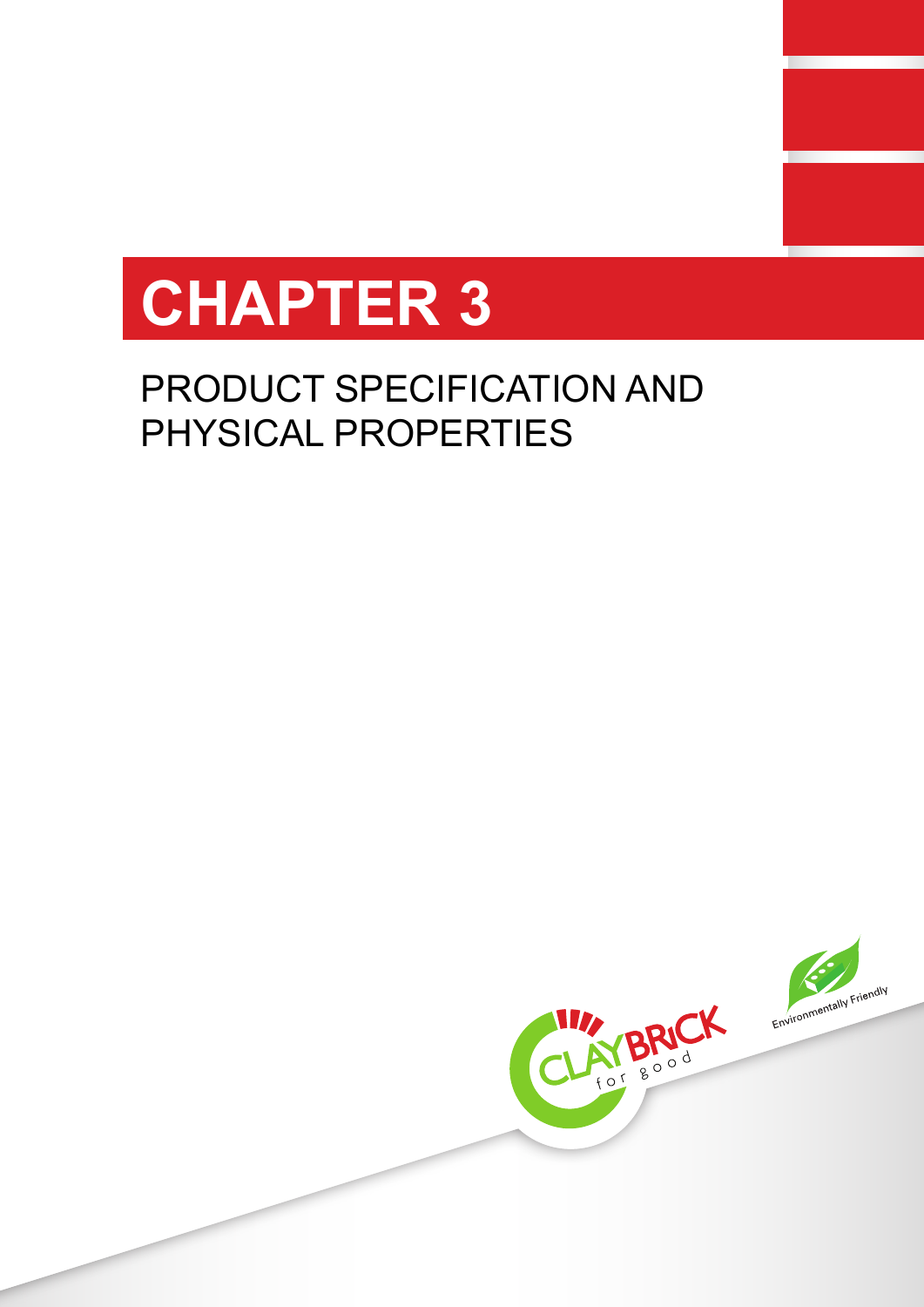

## PRODUCT SPECIFICATION AND PHYSICAL PROPERTIES

## **Overall Dimensions and Tolerance**

The most commonly used and manufactured brick size is the 'Imperial Brick'. It is 222mm (long) x 106mm (wide) x 73mm (high) with a mass of between 2,4kg and 3,3kg, depending on the materials used, the degree of vitrification and the perforations provided.

## **Table 3.1 - Tolerance on work sizes**

| <b>Tolerance on Work Sizes</b> |                         |        |      |  |  |  |
|--------------------------------|-------------------------|--------|------|--|--|--|
|                                | Tolerance (mm)          |        |      |  |  |  |
| <b>Class of Unit</b>           | Length                  | Height |      |  |  |  |
|                                | <b>Individual Units</b> |        |      |  |  |  |
| <b>FBX</b>                     | ±5                      | ±3     | ±3   |  |  |  |
| <b>FBS</b>                     | $+7$                    | $+4$   | $+4$ |  |  |  |
| FBA, NFP, NFX                  |                         |        |      |  |  |  |
|                                | <b>Average 32 Units</b> |        |      |  |  |  |
| <b>FBX</b>                     | ±2.5                    | ±1.5   | ±1.5 |  |  |  |
| <b>FBS</b>                     | ±3.5                    | $+2$   | $+2$ |  |  |  |
| <b>FBA</b>                     |                         |        |      |  |  |  |
| NFP, NFX                       | ±3.5                    | $+2$   | $+2$ |  |  |  |
|                                |                         |        |      |  |  |  |

Other sizes of bricks and blocks are made by individual manufacturers in various dimensions. Some of the more common sizes available are seen in the table at the bottom of this page.

## **Warpage and Tolerance**

## **Measured Across the Length or across Diagonal Corners:**

| FBX Products :                   | Individual units not to exceed 5mm:<br>in not more than three units shall |  |  |
|----------------------------------|---------------------------------------------------------------------------|--|--|
| FBS & Engineering:<br>FBA & NFP: | the warpage exceed 3mm<br>Individual not to exceed 5mm<br>No requirement  |  |  |

## **Brick Compressive Strength**

A wide range of bricks are available in this country. Bricks vary in compressive strength due to the differing qualities of raw material used and the method of firing. The compressive strengths can range from 7 MPa for NFP, to greater than 50MPa for Face Brick Extra and Engineering products. Standard testing is carried out on a sample of 12, to prescribed procedures. Most, if not all, local manufacturers are able to produce clay bricks to specified compressive strengths.

Modern methods of manufacture are used to produce bricks of consistent quality, but given that bricks are made from naturally occurring materials, the compressive strength of individual bricks in a given batch inevitably varies.

Note: The compressive strength of clay bricks is not always indicative of their durability. Clay products for special applications can be provided to specific tolerances and strengths.

## **Efflorescence**

Efflorescence is the crystallisation of soluble salts on or near the surface of brickwork that results from the evaporation of water carrying salts through or from the brickwork. Efflorescence can be no more than an unsightly deposit on newly laid brickwork that soon disappears or it can be serious, causing unsightly permanent discolouration or even the failure of plaster, paintwork or face finishes.

This is often caused by poor waterproofing or detailing. SANS 227 - Burnt Clay Masonry Units: Table 4 ,describes degrees of efflorescence and the limits of efflorescence caused by salts in the clay bricks during manufacturing.

## **The degrees of efflorescence are as follows:**

| Nil:      | No perceptible deposit of salts                                                                              |
|-----------|--------------------------------------------------------------------------------------------------------------|
| Slight:   | A very thin, slightly noticeable deposit of<br>salts occurring on the edges of a unit only                   |
| Moderate: | A deposit heavier than slight, but that has<br>not caused powdering or flaking of the<br>surface             |
| Heavy:    | A thick deposit of salts covering a large area<br>that has not caused powdering or flaking<br>to the surface |
| Serious:  | A deposit of salts that has caused<br>powdering or flaking of the surface.                                   |

When units are tested in accordance with SANS 227 the numbers that exhibit efflorescence shall not exceed the limits given in Table 3.2, for special or normal grade, appropriate to the class of the units.

|        |     |     |     |     |     | <b>Combinations of Brick Dimensions (mm)</b> |     |     |     |     |
|--------|-----|-----|-----|-----|-----|----------------------------------------------|-----|-----|-----|-----|
| Length | 222 | 222 | 222 | 222 | 220 | 190                                          | 190 | 290 | 290 | 390 |
| Width  | 90  | 40  | 90  | 140 | 110 | 90                                           | 106 | 90  | 150 | 190 |
| Height | 73  | 73  | 114 | 114 | 73  | 90                                           | 90  | 90  | 190 | 90  |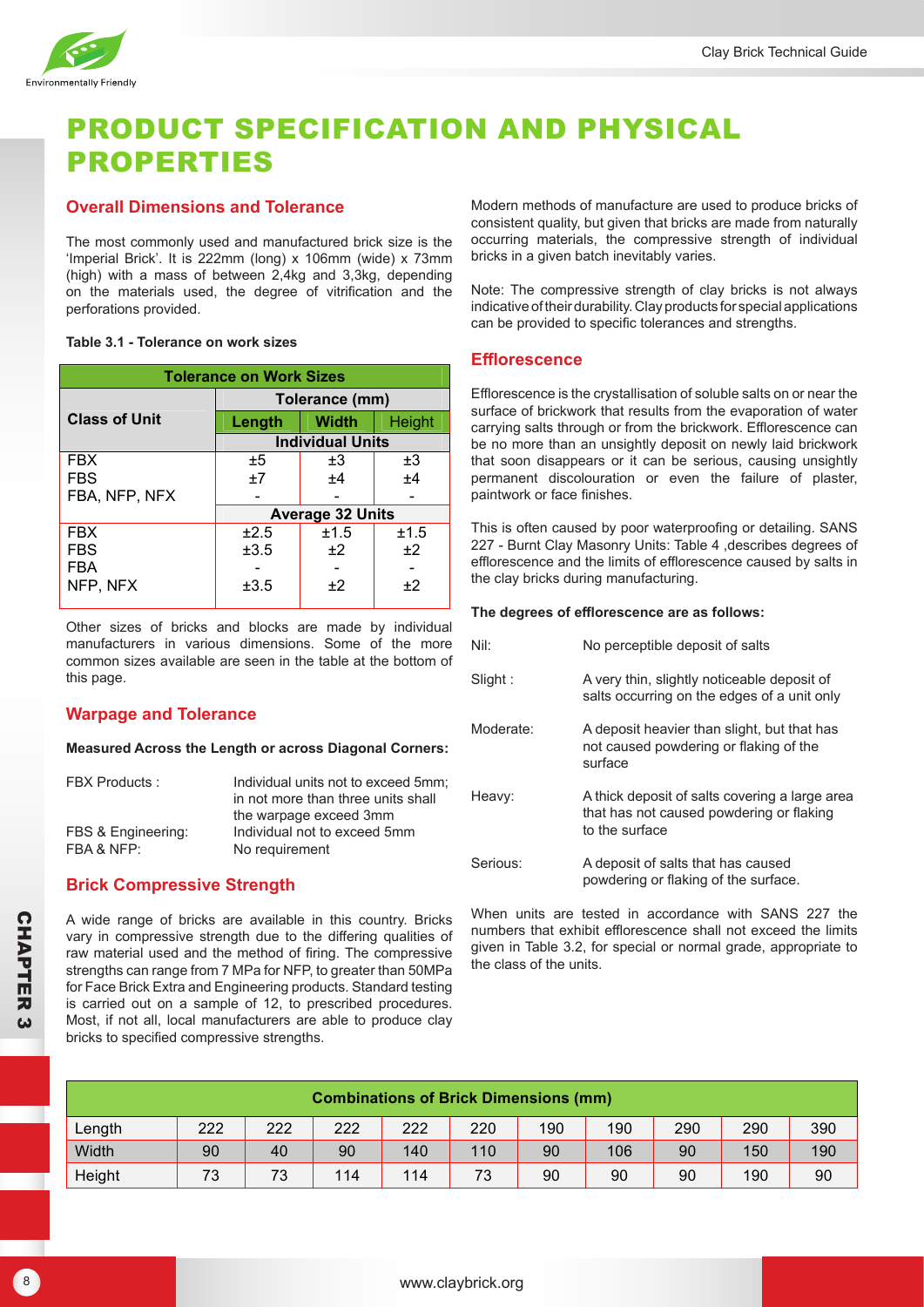

## **Table 3.2 Degree of Efflorescence**

| <b>Degree of Efflorescence</b> |                   |                                                      |          |       |  |  |  |
|--------------------------------|-------------------|------------------------------------------------------|----------|-------|--|--|--|
|                                | <b>Class</b>      | <b>Number of Units</b><br>that Exhibit Efflorescence |          |       |  |  |  |
| Grade                          | οf<br><b>Unit</b> | <b>Degree of Efflorescence</b>                       |          |       |  |  |  |
|                                |                   | Slight                                               | Moderate | Heavy |  |  |  |
|                                | <b>FBS</b>        | 20                                                   |          |       |  |  |  |
| <b>Special</b>                 | <b>FBX</b>        | 20                                                   |          |       |  |  |  |
|                                | <b>FBA</b>        | 20                                                   |          |       |  |  |  |
|                                | <b>NFP</b>        | 10                                                   | 10       |       |  |  |  |
|                                | <b>NFX</b>        | 10                                                   | 10       |       |  |  |  |
|                                | <b>FBS</b>        | 10                                                   | 10       |       |  |  |  |
| <b>Normal</b>                  | <b>FBX</b>        | 10                                                   | 10       |       |  |  |  |
|                                | <b>FBA</b>        | 10                                                   | 10       |       |  |  |  |
|                                | <b>NFP</b>        |                                                      | 10       | 10    |  |  |  |
|                                | <b>NFX</b>        |                                                      | 10       | 10    |  |  |  |

## **Irreversible Moisture Expansion**

Water absorption, water-soluble salts and moisture expansion values are best agreed upon between the supplier and the purchaser.

Burnt clay masonry units, in general, shall have an irreversible moisture expansion of not more than 0,20% and, in faced applications, a demonstrated satisfactory performance with respect to durability, unless it can be reasonably demonstrated by other means that the units are fit for purpose. This expansion, which is characteristic of all porous ceramic products, commences once the unit starts absorbing moisture from the atmosphere - hence the term moisture expansion. Moisture expansion must be considered when designing and constructing a brick structure. See Figure 3.1.

Burnt clay masonry units undergo an irreversible moisture expansion, which occurs as a result of the absorption of moisture from the atmosphere after firing.



## 3.1 - Typical rates of irreversible moisture expansion in brickwork



- There is no difference in the expansion of perforated and solid bricks. Bricks stored in air expand in the same manner as bricks cooled from the kiln in a drier.
- There are no cost-effective ways of accelerating the irreversible moisture expansion of ceramic materials.
- The rate of expansion decreases steadily with the passage of time.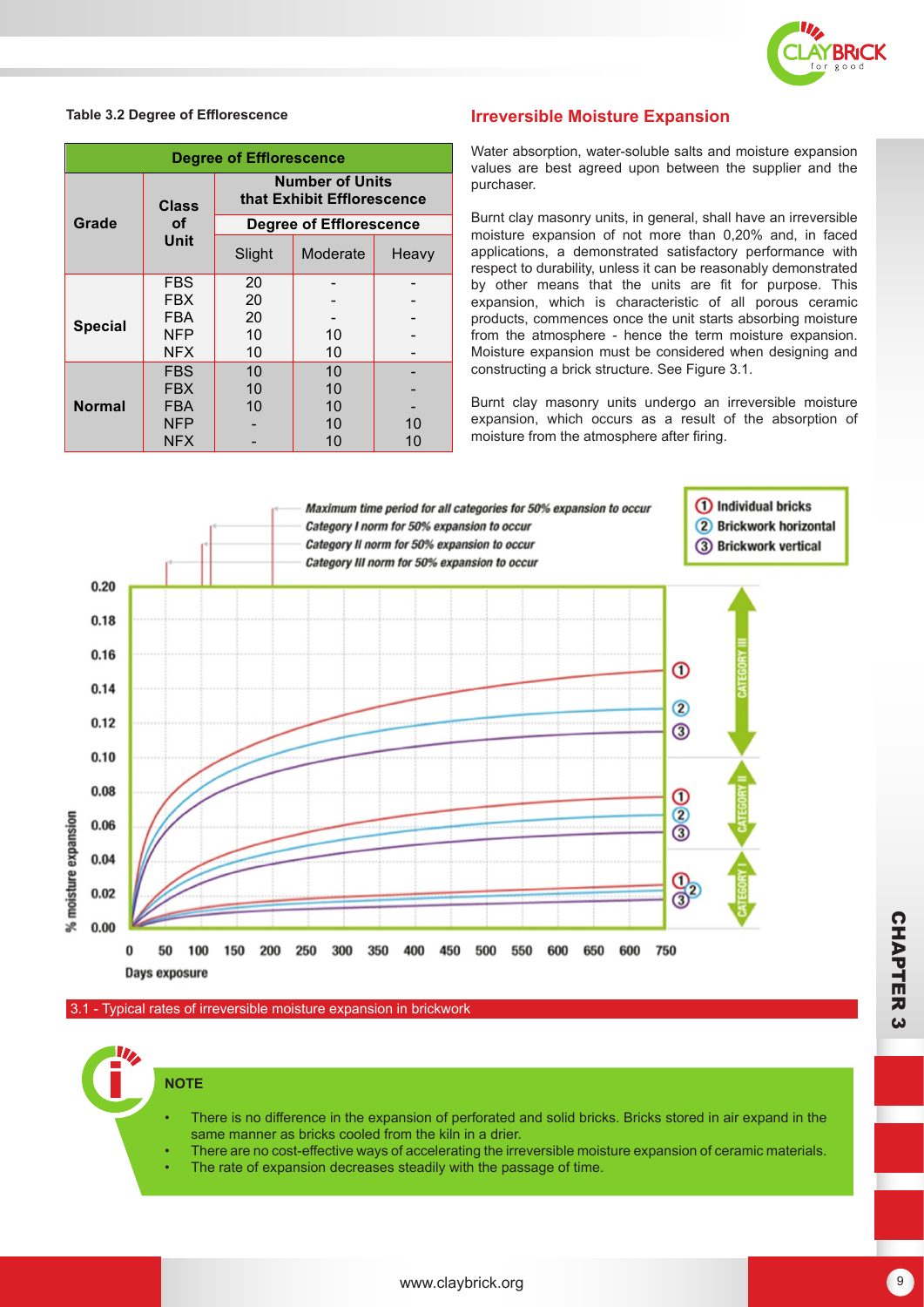

## **Other Properties**

## **Durability: Selection Criteria**

The best indicator of a product's durability performance in any application is at least 5 years' satisfactory performance in the application concerned.

A single global value of compressive strength alone is not an adequate criterion for a product's likely durability in an exposed application. The present minimum requirement for facing of 17MPa average compressive strength fails to cater for the requirements of varying exposure zones

Currently, a direct determination of durability does not exist in the form of a proven accelerated weathering test or some other performance-based evaluation, although a programme of research and of measuring the performance of products is ongoing.

Durability is the ability of a material to withstand the combined effects of the weathering agents of moisture, soluble salts, frost and thermal changes.

Exposure is the severity of these weathering actions, varying from mild to severe, and depending on both regional geographic conditions, and micro-climatic conditions with regard to the building's height and the material's position within the building.

Parapets and copings, for example, are clearly subject to more severe exposure conditions than face brickwork protected by overhanging eaves. Internal face brickwork is not subject to the same degree of exposure as external, unrendered brickwork. This section is primarily concerned with the selection of clay bricks for external face brick applications.

The use of facings and non-facings selected for durability in an area geographically close to the factory manufacturing the bricks poses few problems. The local knowledge of the exposure conditions and of the performance of the bricks concerned, which is generally available from the brick manufacturer, specifier and/or building contractor, will ensure that only products suited for their intended purpose will be used.

It is when bricks are specified by an architect or client far from the location of the manufacturer, with the building undertaken by a contractor who is not familiar with the properties and performance of the particular brick concerned, that the risk of a brick being used that is not suited to a particular application is increased.

#### **Exposure Zones**

In parts of Southern Africa, where the climate and peculiar local conditions combine to produce a harsh environment, certain types of face bricks used externally may suffer from weathering.

Broadly, experience and Masonry Walling has shown that Southern Africa may be grouped into four exposure zones.

**Recommended Exposure Zones for Facings** 

Certain facing bricks may not be suited to external exposure in Zones 3 and 4. The recommended exposure zone to which each product is suited should be indicated by the manufacturer. In several instances, a special selection of clay facings from a factory can provide a product with enhanced durability and performance suited to more severe exposure applications.

**Recommended Specifying and Ordering Procedure** 

To assist the industry in supplying the client with the correct type of brick for any application, it is recommended that the type of brick required for the application should be clearly stated or specified in bills of quantities or on architectural drawings and the expected exposure zone should be identified.

#### **Initial Rate of Absorption**

SANS 10164: Part 1. The South African Standard for the structural use of masonry, Part 1: Unreinforced masonry walling covers laying of structural units. The bond between brick and mortar is largely influenced by the demand of the brick to absorb water by suction and the ability of the mortar to retain the water necessary for the hydration of cement.

#### **Table 3.3: Exposure zones**

| Zone 1<br><b>Protected</b>   | All inland areas more than 30 km from the coastline.                                                                                                                                                                                                                                                      |
|------------------------------|-----------------------------------------------------------------------------------------------------------------------------------------------------------------------------------------------------------------------------------------------------------------------------------------------------------|
| Zone 2<br><b>Moderate</b>    | The 30 km zone along the coast, but excluding the sea spray zone.                                                                                                                                                                                                                                         |
| Zone 3<br><b>Severe</b>      | The sea spray zone such as the seaward sides of Durban Bluff and other exposed coastal<br>headland areas, i.e. the 15km coastal zone from Mtunzini northwards to the Mozambique border,<br>including Richards Bay; and the coastal belt of Namibia.                                                       |
| Zone 4<br><b>Very Severe</b> | Areas such as Walvis Bay where moisture from the sea mist and high ground water tables,<br>soluble sulphates in the soil, and/or rapid temperature changes combine to create the most<br>severe exposure and weathering conditions; and industrial areas where high acid or alkaline<br>discharges occur. |

CHAPTER 3

**CHAPTER**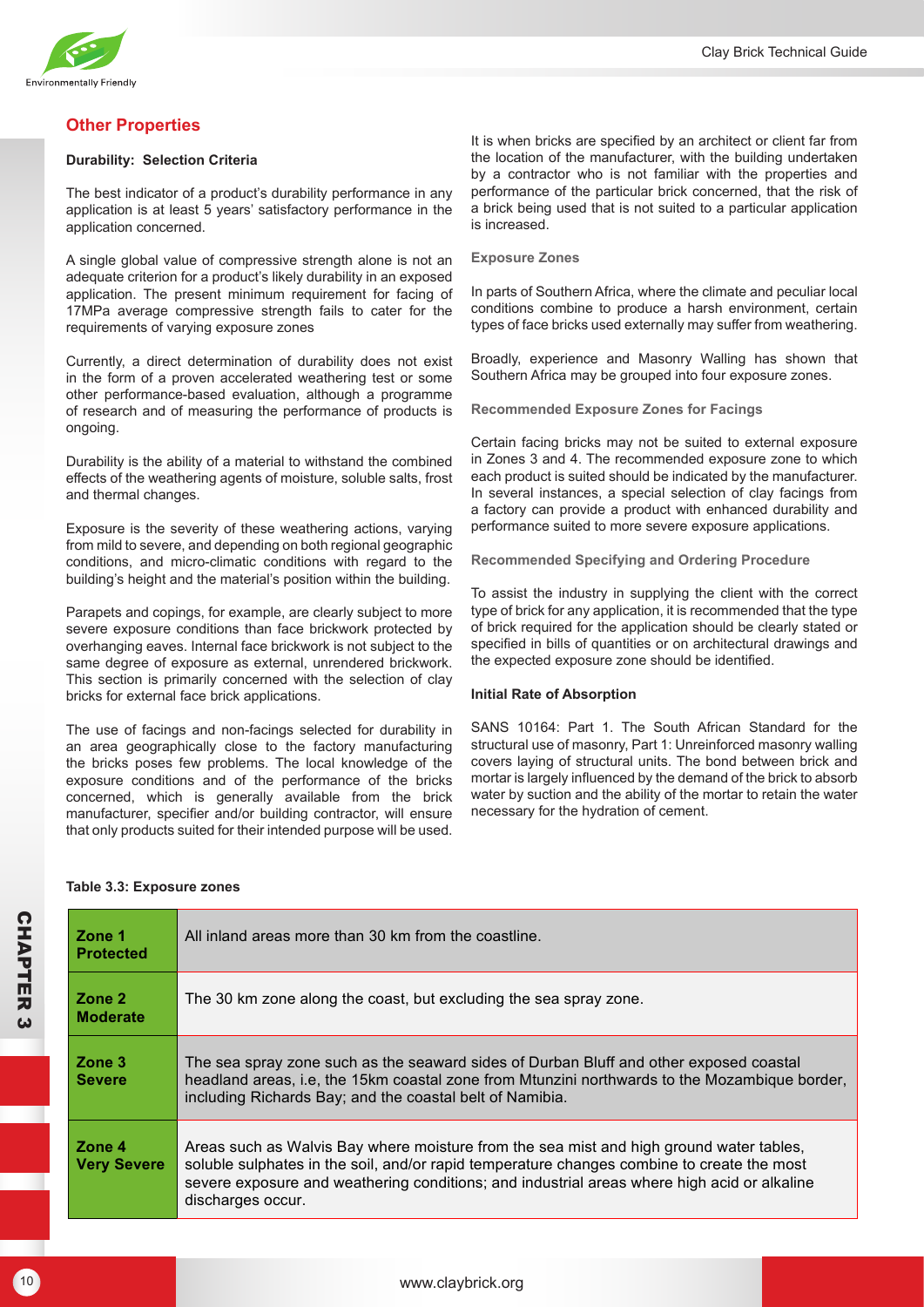

Structural units of clay with an initial rate of absorption exceeding 1,8kg/m².min should be moistened prior to laying to reduce the rate to between 0,7 and 1,8kg/m<sup>2</sup>.min.

#### **Fire Resistance**

Fire resistance rating is a measure of the length of time a walling element will resist a fully developed fire. Failure occurs in an element when its resistance is overcome in a defined way. Firstly, if it collapses or its structural ability is Impaired, it is said to have failed at the time of collapse. Secondly, a wall can fail if it develops cracks and fissures through which hot gas or flame can pass and, thirdly, an element can fail if the temperature on the side away from the fire exceeds a certain level. Values of fire resistance of typical clay brick walls are given in Figure 3.2.



3.2 - Fire resistance and acoustic insulation values for clay brick walls

## **Acoustic Insulation**

Acoustic insulation, measured in decibels (dB), is the ability of a wall to resist the transmission of airborne sound. The measurement is based on a logarithmic scale and is not linear, which implies that halving or doubling of the insulation value would be represented by a 6dB change.

As mass is the best defence against noise penetration, the heavier walling products will generally perform better. Values of acoustic insulation of typical clay brick walls are given in Figure 2.

## **Thermal Properties**

The thermal properties of a wall are related to its ability to transmit or resist the movement of heat and to its capacity to store thermal energy.

## **Thermal Transmittance**

Thermal transmittance, (U-value) is measured in Watts (W) per square metre (m<sup>2</sup>) per degree Celsius, W/m<sup>2</sup> °C, as the rate of heat flow through an element, e.g. a wall. The lower the Uvalue, the better the insulation properties of the wall: it has a greater resistance to the flow of heat.

The U value not only takes into account the resistance offered by the wall, but also the outside and inside surface resistance. Since the U- value notionally provides a measure of the heat flow through a wall, it is the figure used to compare the performance of different constructions and to make energy-use calculations.

#### **Thermal Capacity**

tion, the Thermal Capacity<br>
Values of<br>
In Figure Thermal capacity is measured in Joules (J) per square metre<br>
(m<sup>2</sup>) per degree Celsius, J/m<sup>2</sup> °C, and is a measure of the<br>
degree of heat that can be stored by a wall. Cla Thermal capacity is measured in Joules (J) per square metre  $(m<sup>2</sup>)$  per degree Celsius, J/m<sup>2</sup> °C, and is a measure of the degree of heat that can be stored by a wall. Clay brick walls with their high thermal capacity have the ability to store heat during the day and release this heat at night. In climatic regions where there are high temperatures during the day and low temperatures at night, this results in thermally comfortable dwellings with a reduction in energy consumption to cool or heat the buildings.

The SANS 10400-XA and the SANS 204 Regulations are an attempt made by government to regulate energy use and encourage energy efficiency in building. Clay brick walls where applicable comply with these requirements.